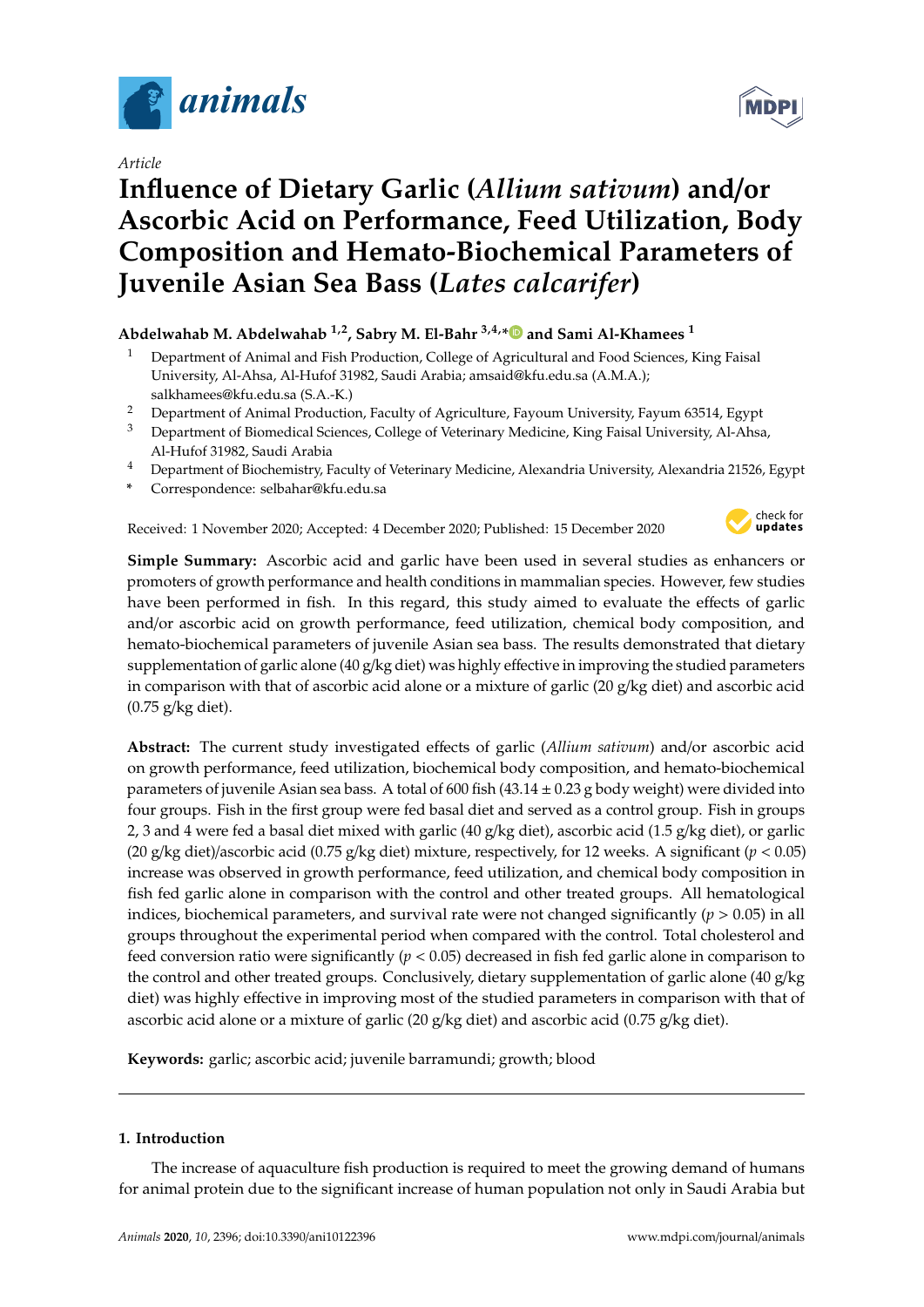also worldwide [\[1\]](#page-7-0). Asian seabass (*Lates calcarifer*) is considered an economically desirable fish food in Asia and Pacific regions because of its flesh texture and taste. It is commercially cultivated in Asia, in both brackish water and freshwater ponds. Asian seabass culture enterprise in Southeast Asia is one of the most dynamic and potentially profitable segments of the fish farming industry. It has become an attractive commodity to both small- and large-scale aquaculture enterprises [\[2,](#page-7-1)[3\]](#page-8-0). Stressors are common problems found upon intensive fish culture practices such as poor water quality, overcrowding, transport, handling, and size grading. In addition, fish diseases in intensive farming negatively effect aquaculture productivity and sustainability, with a subsequent impact on food security and human health [\[4,](#page-8-1)[5\]](#page-8-2). Several practices have been proposed to improve growth performance and health conditions of fish cultivated in intensive farms such as improved husbandry, nutrition and water quality, antibiotic usage [\[6,](#page-8-3)[7\]](#page-8-4), and interfering with bacterial invasion strategies [\[8\]](#page-8-5). Enhancement of immune system of aquaculture fish is perhaps the most interesting approach towards preventing fish diseases. This can be achieved through antibiotic application, which is considered the most effective agent. On the other hand, the risk of generating resistant pathogens and environmental pollution has arisen due to usage of antibiotics and chemotherapeutics for combating fish diseases. In addition, the commercial antibiotics and chemotherapeutic agents available are highly specific against particular pathogens but are expensive for fish farmers [\[9\]](#page-8-6). Immune stimulants, on the other hand, enhance fish non-specific immune response [\[10\]](#page-8-7). There are several biological compounds that have been shown to enhance the non-specific immune system of cultivated fish [\[4,](#page-8-1)[11\]](#page-8-8). Several medicinal plants and their components or extracts have several activities that improve growth performance, blood parameters, and health conditions, and have been explored in different species, including fish [\[12–](#page-8-9)[17\]](#page-8-10). Ascorbic acid and garlic were used in several studies as enhancers or promoters of growth performance and health conditions in mammalian species [\[18,](#page-8-11)[19\]](#page-8-12), although few studies have been performed in fish [\[20–](#page-8-13)[22\]](#page-9-0). Ascorbic acid is a natural organic compound that plays multifunctional biological roles, including antioxidant [\[23\]](#page-9-1), immune regulation [\[24\]](#page-9-2), anti-stress [\[18\]](#page-8-11), and gene regulation [\[25\]](#page-9-3). Dietary inadequacy of ascorbic acid for fish has been reported in several studies. Ascorbic acid deficiencies decreased growth and survival rate in fish in addition to abnormalities of cartilage, skeletal tissues, and pigmentation [\[26\]](#page-9-4). Ascorbic acid deficiency symptoms include anemia, low growth, and impaired collagen formation [\[27\]](#page-9-5). Therefore, supplementation of ascorbic acid to fish is necessitated to improve abnormal characters of cultivated fish. Garlic (*Allium sativum*) is a plant with antibiotic effects [\[28\]](#page-9-6) that increases macrophage and the other immune cells in the animal body [\[29\]](#page-9-7). Garlic acts as an immune stimulant and disease control agent in aquatic organisms and improves feeding indices and body chemical composition [\[30\]](#page-9-8). Garlic caused enhancement of lysozyme activity in hybrid tilapia (*Oreochromis niloticus* × *Oreochromis aureus*) [\[31\]](#page-9-9). Allicin is a sulfur compound that has an important role as an antibacterial, antifungal, and antioxidant material. Amino acids, minerals, vitamins, and flavonoids are the other compounds in garlic [\[32\]](#page-9-10). Therefore, the current study investigated effects of garlic (*Allium sativum*) and/or ascorbic acid on growth performance, feed utilization, chemical body composition, and hemato-biochemical parameters of Juvenile Asian sea bass.

## **2. Materials and Methods**

### *2.1. Feed Additives*

Ascorbic acid (L-ascorbic acid, AA) was supplied from Sigma Aldrich Company (St. Louis, MO, USA). Natural garlic was prepared upon removal of the dry outer covers, dried, and ground to powder.

#### *2.2. Experimental Design*

The study was carried out according to procedures approved by the Ethics Committee of Animal Experimentation of King Faisal University, Saudi Arabia. Barramundi (Asian *Lates calcarifer* Bloch) were obtained from a Saudi fish farm. The fish were kept during the experimental period under cycle-controlled conditions of 12 h light and 12 h dark periods. The controlled Celsius temperature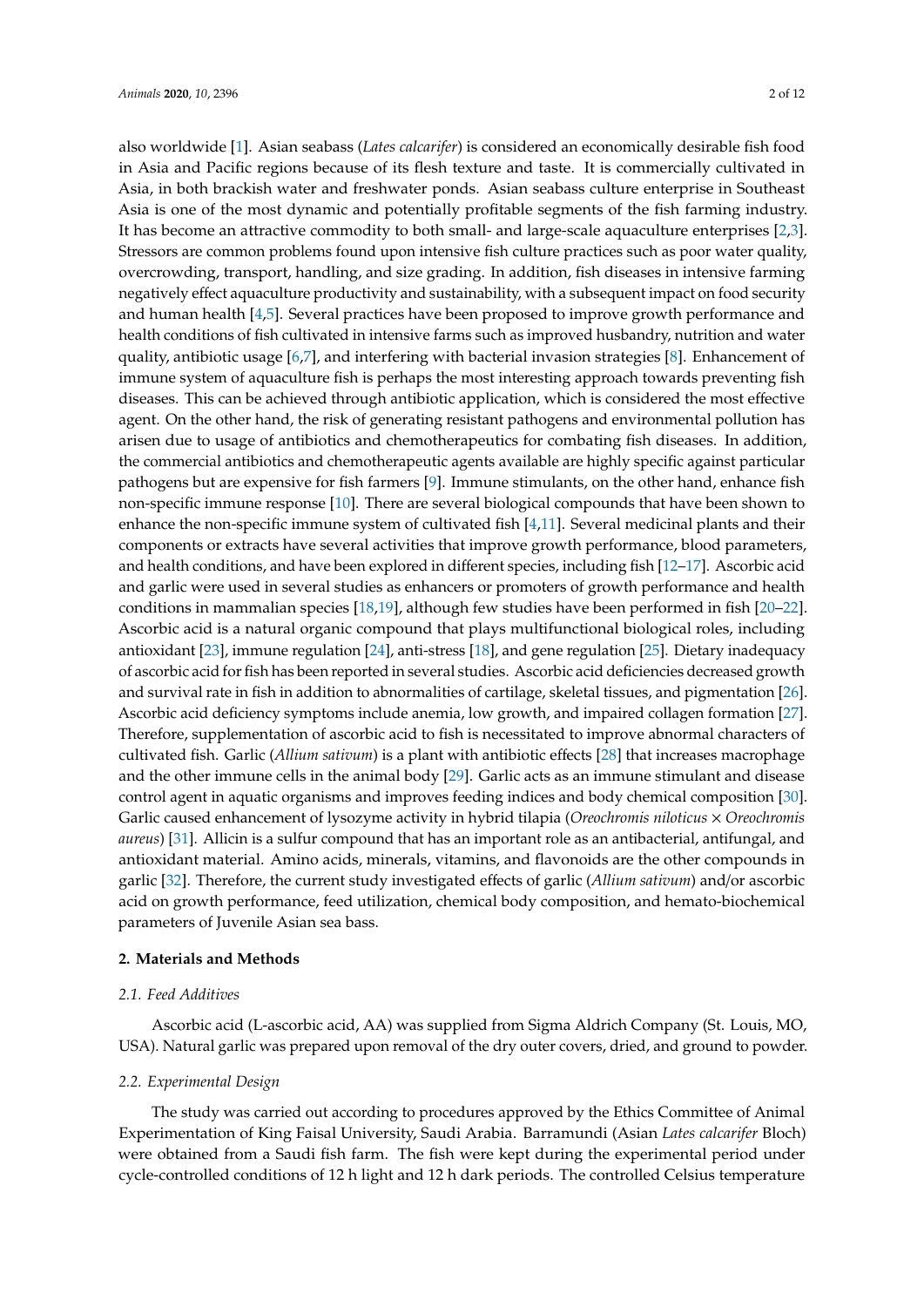( $^{\circ}$ C) and relative humidity (RH%) during the experimental period were, respectively, 26.0  $\pm$  3.0  $^{\circ}$ C and 58.0  $\pm$  10.0%. The recorded parameters of water quality during the study were 7.3–8.2 mg/L dissolved oxygen, 6.3–7.1 pH, 26–28 ◦C temperature, and <0.003 mg/L total ammonia. Fish were allowed to adapt for 2 weeks and were weighed using digital balance (Chyo Petit Balance MK-500C-Japan)  $(43.14 \pm 0.23 \text{ g})$ ; then, randomly, a total number of 600 fish  $(43.14 \pm 0.23 \text{ g}$  body weight) were divided into 4 groups. The fish were distributed at a stocking density of 50 fish per aquarium, and each group was represented by 3 aquaria as replicates. Fish in the first group were fed a basal diet and served as the control group. Fish in the groups 2, 3, and 4 were fed diets supplemented with garlic (40 g/kg diet) [\[33\]](#page-9-11), ascorbic acid (1.5 g/kg diet) [\[34\]](#page-9-12), or a mixture of garlic (20 g/kg diet) and ascorbic acid (0.75 g/kg diet), respectively. The diets were formulated and prepared to meet the nutrient requirements of juvenile barramundi fish [\[35\]](#page-9-13). The quantities of diets were given on the basis of live body weight and were readjusted according to changes in body weight gain. The diets were given twice a day for 12 weeks. Ingredients (g/kg) and chemical composition percentage of control and treated formulated diets used during the experimental period are presented in Table [1.](#page-2-0) Throughout the experimental period, fish were healthy (regular movement, absence of any lesions, and ability to feed).

|                                  | Groups  |         |         |         |
|----------------------------------|---------|---------|---------|---------|
| Ingredients (g/kg Feed)          | Group 1 | Group 2 | Group 3 | Group 4 |
| Fish meal $(65\%)$               | 481.40  | 481.40  | 481.40  | 481.40  |
| Soybean meal (48%)               | 296.60  | 290.50  | 296.80  | 293.70  |
| Yellow corn                      | 127.00  | 93.10   | 125.30  | 109.15  |
| Fish oil                         | 70.00   | 70.00   | 70.00   | 70.00   |
| Salt (sodium chloride)           | 5.000   | 5.000   | 5.000   | 5.000   |
| Dicalcium phosphate              | 5.000   | 5.000   | 5.000   | 5.000   |
| Vitamin and mineral premix       | 10.00   | 10.00   | 10.00   | 10.00   |
| Limestone                        | 5.000   | 5.000   | 5.000   | 5.000   |
| Garlic                           | 0.00    | 40.0    | 0.00    | 20.00   |
| Ascorbic acid                    | 0.00    | 0.00    | 1.50    | 00.75   |
| Total                            | 1000    | 1000    | 1000    | 1000    |
| Proximate composition            |         |         |         |         |
| Dry matter (DM, g/kg wet weight) | 915.28  | 917.45  | 915.45  | 916.45  |
| Crude protein (g/kg DM)          | 524.46  | 523.22  | 524.34  | 523.80  |
| Ether extract (g/kg DM)          | 115.22  | 113.98  | 115.14  | 114.56  |
| Crude fiber (g/kg DM)            | 23.65   | 24.33   | 23.60   | 23.97   |
| Nitrogen-free extract (g/kg DM)  | 203.25  | 204.36  | 201.90  | 203.11  |
| Crude ash (g/kg DM)              | 133.43  | 134.11  | 135.03  | 134.57  |
| Energy (kcal/g DM)               | 48.60   | 48.46   | 48.53   | 48.49   |

<span id="page-2-0"></span>**Table 1.** Formulation and chemical composition of the experimental groups (g/kg feed in dry matter) of Asian seabass (*Lates calcarifer*).

Group 1: basal diet without any additives; group 2: basal diet mixed with garlic (40 g/kg diet); group 3: basal diet mixed with ascorbic acid (1.5 g/kg diet); group 4: basal diet mixed with a combination of both garlic (20 g/kg diet) and ascorbic acid (0.75 g/kg diet).

#### *2.3. Growth Performance and Feed Utilization*

Body weight of all fish were recorded at the start and the end of the experiment period (84 days) in order to calculate weight gain (WG), daily weight gain (DWG), and specific growth rate (SGR) using digital balance (Chyo Petit Balance MK-500c-Japan) (Table [2\)](#page-3-0). Fish were anesthetized using 0.1 g/L tricainemethane sulfonate and dried before weighing. Body weight gain was determined by subtracting final body weight from initial body weight. Tanks were cleaned before feeding using symphony system. Diets were offered twice a day at 7:00 a.m. and 2:30 p.m. Feed efficiency was calculated by dividing feed intake by body weight gain (Table [3\)](#page-3-1). The gross energy content was calculated using the factors of 5.64 Kcal/g protein, 9.45 kcal/g lipids, and 4.10 kcal/g diet [\[30\]](#page-9-8). The parameters of growth performance and feed utilization were calculated using the following equations: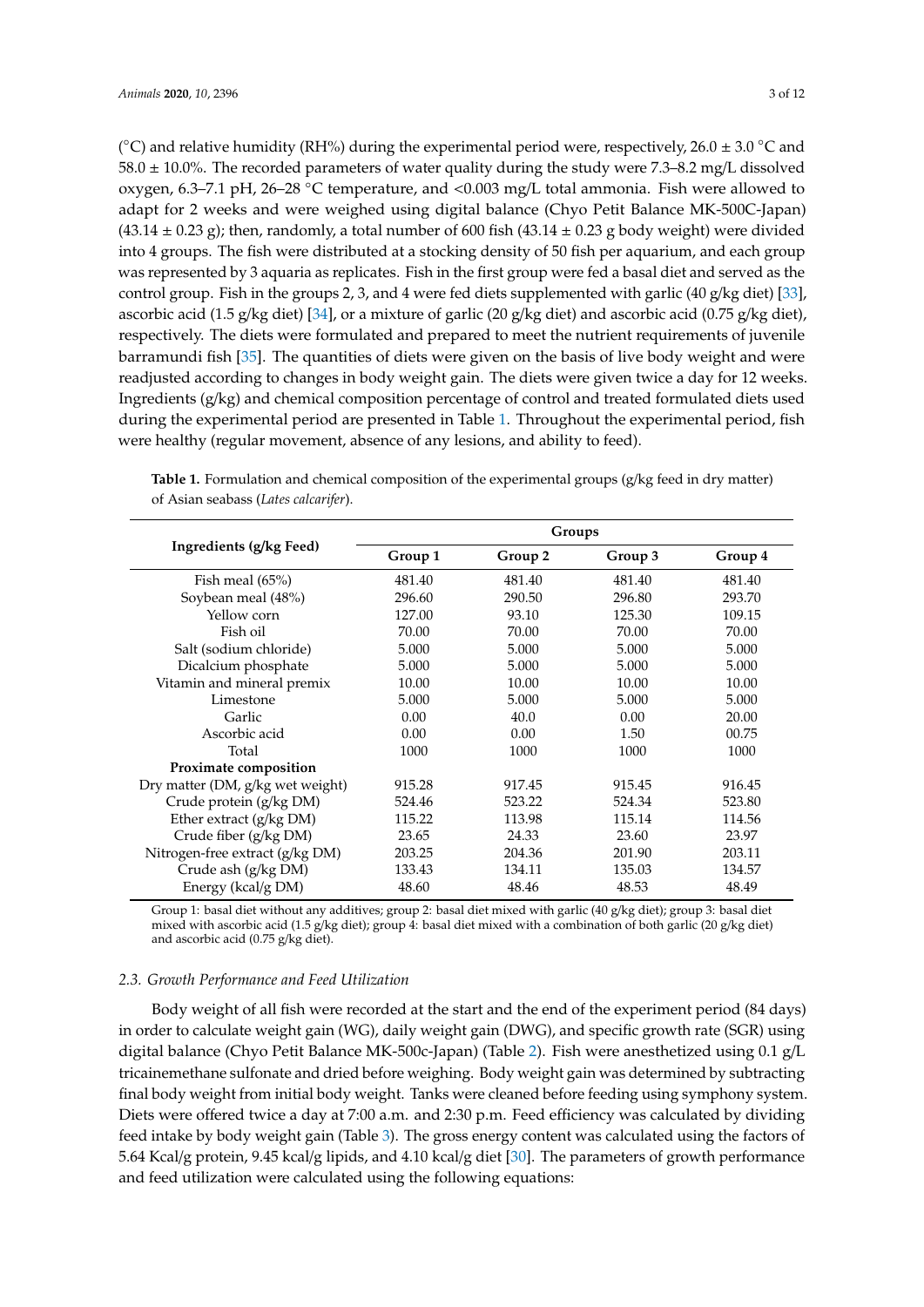- Specific growth rate (SGR) = InWt-ln WO/T  $\times$  100, where In = natural logarithm; WO = initial original weight; Wt = final weight; and  $T =$  time in days. Feed conversion ratio (FCR) = Total dry feed consumed (g)/total wet weight gained (g). Feed efficiency ratio (FER) = Live weight gained  $(g)/Dry$  feed given  $(g) \times 100$ . Protein efficiency ratio (PER) = Wet weight gained  $(g)/A$ mount of protein fed (g).
- PPV, protein productive value,  $\% = \{(\text{retained protein (g)/protein intake (g))} \times 100.\}$
- EER, energy efficiency ratio,  $=$  weight gain (g)/energy intake (kcal).
- EPV, energy productive value,  $% = \{$  (retained energy (kcal)/energy intake (kcal)}  $\times$  100.

<span id="page-3-0"></span>**Table 2.** Growth performance and survival rate of Asian seabass *(Lates calcarifer)* fed diets supplemented with garlic and/or ascorbic acid.

|                     |        | Groups                         |                                 |                               |                                 |
|---------------------|--------|--------------------------------|---------------------------------|-------------------------------|---------------------------------|
| Parameters          | Unit   | Group 1                        | Group 2                         | Group 3                       | Group 4                         |
| Initial body weight | g/fish | $42.98 \pm 0.50$               | $42.70 \pm 0.60$                | $43.57 \pm 0.56$              | $43.30 \pm 0.56$                |
| Final body weight   | g/fish | $100.60 \pm 0.47$ <sup>b</sup> | $119.24 \pm 7.14$ <sup>a</sup>  | $99.96 \pm 2.12^{\mathrm{b}}$ | $107.29 \pm 5.25$ b             |
| Body weight gain    | g/fish | $57.63 \pm 0.35$ <sup>b</sup>  | $76.54 \pm 7.09$ <sup>a</sup>   | $56.39 \pm 1.56$ <sup>b</sup> | $63.99 \pm 5.81$ <sup>b</sup>   |
| Body weight gain    | $\%$   | $134.12 \pm 2.08$ <sup>b</sup> | $179.21 \pm 16.35$ <sup>a</sup> | $129.39 \pm 1.93^{\circ}$     | $148.17 \pm 15.32$ <sup>b</sup> |
| Daily weight gain   | g/fish | $0.69 \pm 0.003^{b}$           | $0.91 \pm 0.08$ <sup>a</sup>    | $0.67 \pm 0.02$ <sup>b</sup>  | $0.76 \pm 0.07$ b               |
| SGR                 | $\%$   | $1.01 \pm 0.01$ b              | $1.22 \pm 0.07$ <sup>a</sup>    | $0.99 \pm 0.01^{\rm b}$       | $1.08 \pm 0.0^{\circ}$          |
| Relative SGR        | $\%$   | 100.00                         | 102.79                          | 98.02                         | 106.93                          |
| Survival rate       | $\%$   | $98.89 \pm 1.11$               | $95.56 \pm 4.44$                | $97.78 \pm 2.22$              | $96.67 \pm 3.33$                |

Values are mean  $\pm$  standard error (SE) of three replicates of fish ( $n = 3$ ). <sup>a,b</sup> values with different superscripts in the same row significantly differed at  $p < 0.05$ . Group 1: basal diet without any additives; group 2: basal diet mixed with garlic (40 g/kg diet); group 3: basal diet mixed with ascorbic acid (1.5 g/kg diet); group 4: basal diet mixed with a combination of both garlic (20 g/kg diet) and ascorbic acid (0.75 g/kg diet). SGR: specific growth rate.

<span id="page-3-1"></span>**Table 3.** Feed utilization of Asian seabass *(Lates calcarifer)* fed diets supplemented with garlic and/or ascorbic acid.

|             |            | Groups                        |                                |                              |                                |  |
|-------------|------------|-------------------------------|--------------------------------|------------------------------|--------------------------------|--|
| Items       | Unit       | Group 1                       | Group 2                        | Group 3                      | Group 4                        |  |
| Feed intake | g/fish     | $140.43 \pm 3.66^{\circ}$     | $151.42 \pm 4.19$ <sup>a</sup> | $142.07 \pm 0.91$ b          | $141.52 \pm 2.62$ <sup>b</sup> |  |
| <b>DFI</b>  | g/fish/day | $2.83 \pm 0.07$               | $2.72 \pm 0.05$                | $2.87 \pm 0.03$              | $2.73 \pm 0.03$                |  |
| FE.         | $\%$       | $43.50 \pm 1.37$ <sup>b</sup> | 53.19 $\pm$ 3.48 <sup>a</sup>  | $41.92 \pm 0.89$ b           | $47.48 \pm 3.44$ b             |  |
| <b>FCR</b>  | ratio      | $2.44 \pm 0.08$ <sup>a</sup>  | $2.00 \pm 0.03$ b              | $2.52 \pm 0.05$ <sup>a</sup> | $2.24 \pm 0.17$ <sup>a</sup>   |  |
| <b>PER</b>  | ratio      | $0.79 \pm 0.02$ <sup>b</sup>  | $0.98 \pm 0.07$ <sup>a</sup>   | $0.76 \pm 0.02$ b            | $0.88 \pm 0.06^{b}$            |  |
| <b>PPV</b>  | value      | $19.91 \pm 0.49$              | $20.51 \pm 0.87$               | $18.54 \pm 0.64$             | $18.66 \pm 1.17$               |  |
| <b>EER</b>  | ratio      | $8.48 \pm 0.27$ <sup>b</sup>  | $10.30 \pm 0.67$ <sup>a</sup>  | $8.04 \pm 0.17^{\text{ b}}$  | $9.21 \pm 0.67$ <sup>b</sup>   |  |
| <b>EPV</b>  | $\%$       | $18.89 \pm 0.07$              | $20.10 \pm 1.66$               | $19.58 \pm 0.83$             | $19.61 \pm 1.24$               |  |

Values are mean  $\pm$  standard error (SE) of three replicates of fish ( $n = 3$ ). <sup>a,b</sup> values with different superscripts in the same row significantly differed at *p* < 0.05. Group 1: basal diet without any additives; group 2: basal diet mixed with garlic (40 g/kg diet); group 3: basal diet mixed with ascorbic acid (1.5 g/kg diet); group 4: basal diet mixed with a combination of both garlic (20 g/kg diet) and ascorbic acid (0.75 g/kg diet). DFI: daily feed intake; FE: feed efficiency; FCR: feed conversion ratio; PER: protein efficiency ratio; PPV: productive protein value; EER: energy efficiency ratio; EPV: energy productive value.

#### *2.4. Hematological and Biochemical Analysis*

Blood samples were collected via the caudal vein of fish in each group. Blood samples were decanted in tubes containing 0.14% anticoagulant (EDTA K3, Australia) and transported via ice box to biochemistry laboratory within 30 min for estimation of total erythrocytic count (TEC), total leucocytic count (TLC), and packed cell volume (PCV) [\[36\]](#page-9-14). Hemoglobin (Hb) was assessed [\[37\]](#page-9-15), and differential leucocytic count was determined [\[38](#page-9-16)[,39\]](#page-9-17). The mean corpuscular volume (MCV), mean corpuscular hemoglobin (MCH), and mean corpuscular hemoglobin concentration (MCHC) were calculated and expressed as fL, pictogram (pg/cell), and g  $L^{-1}$ , respectively [\[40\]](#page-9-18). Similarly, blood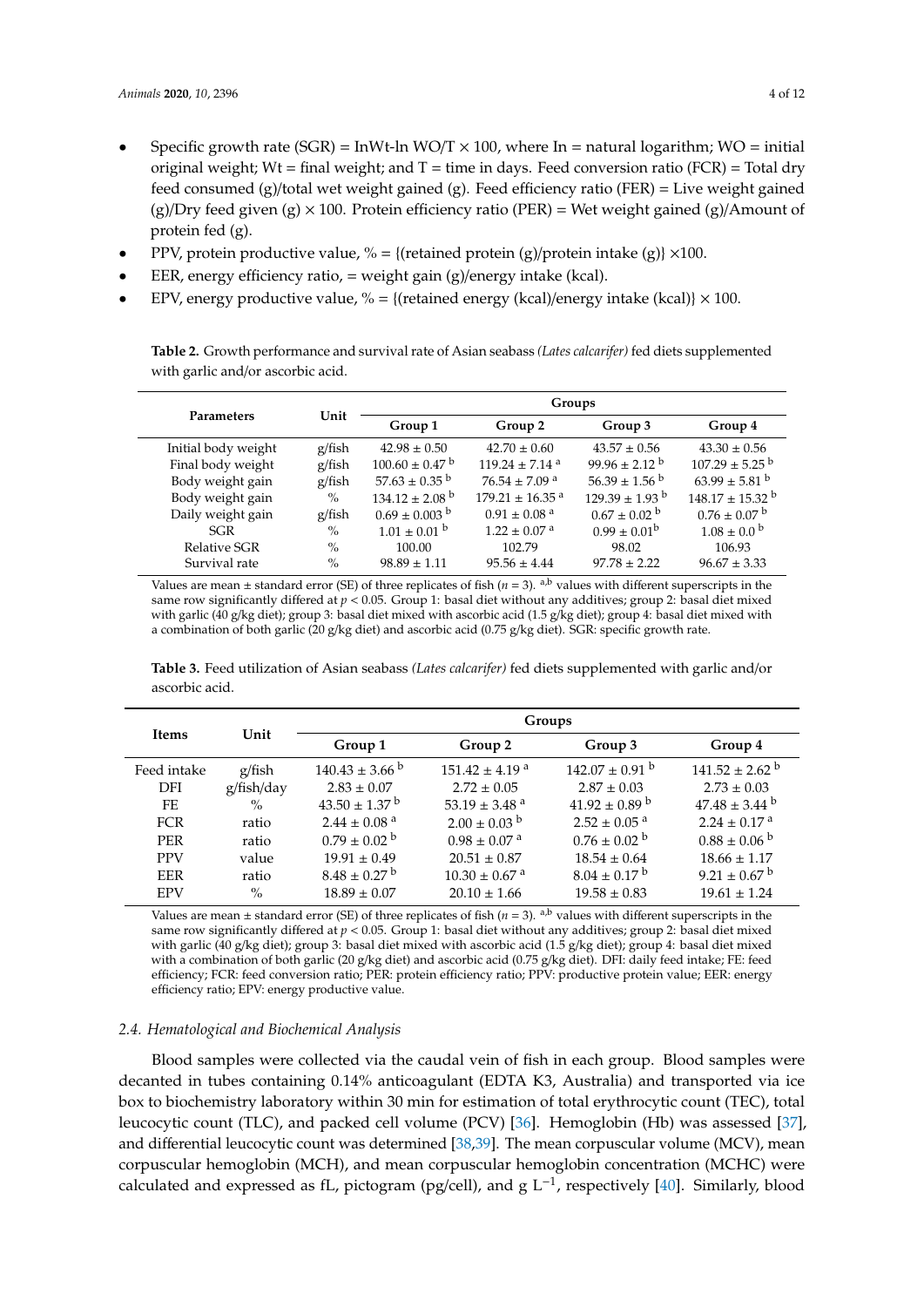samples were collected without anticoagulant for serum separation [\[41\]](#page-9-19). The obtained sera were used for spectrophotometric determination of the activities of aspartate transaminase (AST) and alanine transaminase (ALT) [\[42\]](#page-9-20). In addition, serum glucose, total protein, albumin, and globulin values were determined spectrophotometrically, as per [\[43](#page-9-21)[–46\]](#page-9-22), respectively. Serum blood urea nitrogen (BUN), and uric acid and bilirubin were determined as per [\[47,](#page-10-0)[48\]](#page-10-1), respectively. Furthermore, the obtained sera were total cholesterol by use of enzymatic method of spin react kits [\[49\]](#page-10-2). Calcium, phosphorus, and magnesium were determined by using commercial kits on chemistry analyzer according to the manufacturer instructions.

#### *2.5. Chemical Analysis of Feed Ingredients and Fish Body Composition*

Ingredients of diets and fish body samples were dried at 70 ◦C in an air oven for constant weight. Both diets and fish samples were ground and analyzed for determination of dry matter (DM), organic matter (OM), crude protein (CP), crude fibers (CF), and ether extract (EE) components [\[50](#page-10-3)[,51\]](#page-10-4) (Tables [1](#page-2-0) and [4\)](#page-4-0).

|                   |        | Groups                         |                                |                                |                                |
|-------------------|--------|--------------------------------|--------------------------------|--------------------------------|--------------------------------|
| <b>Parameters</b> | Units  | Group 1                        | Group 2                        | Group 3                        | Group 4                        |
| Moisture          | g      | $710.40 \pm 2.54$ <sup>a</sup> | $687.77 \pm 4.53$ b            | $702.35 \pm 2.86$ <sup>a</sup> | $679.90 \pm 3.64$ b            |
| DM                | g      | $289.60 \pm 2.54$ <sup>b</sup> | $312.23 \pm 4.53$ <sup>a</sup> | $297.65 \pm 2.86^{\circ}$      | $320.10 \pm 3.64$ <sup>a</sup> |
| CP                | g      | $182.57 \pm 1.59$ b            | $201.67 \pm 0.88$ <sup>a</sup> | $179.77 \pm 1.19^{\mathrm{b}}$ | $195.30 \pm 2.28$ <sup>a</sup> |
| EE                | g      | $63.80 \pm 5.20$               | $63.33 \pm 3.55$               | $72.67 \pm 1.71$               | $78.20 \pm 2.36$               |
| Ash               | g      | $43.23 \pm 1.18$ <sup>b</sup>  | $47.23 \pm 0.23$ <sup>a</sup>  | $44.03 \pm 1.07$ b             | $46.60 \pm 0.86$ <sup>a</sup>  |
| GЕ                | kcal/g | $16.32 \pm 0.40$               | $17.35 \pm 0.38$               | $17.00 \pm 0.16$               | $18.40 \pm 0.34$               |

<span id="page-4-0"></span>**Table 4.** Chemical body composition of Asian seabass *(Lates calcarifer)* fed the experimental diets (wet matter basis).

Values are mean  $\pm$  standard error (SE) of three replicates of fish ( $n = 3$ ). <sup>a,b</sup> values with different superscripts in the same row significantly differed at *p* < 0.05. Group 1: basal diet without any additives; group 2: basal diet mixed with garlic (40 g/kg diet); group 3: basal diet mixed with ascorbic acid (1.5 g/kg diet); group 4: basal diet mixed with a combination of both garlic (20 g/kg diet) and ascorbic acid (0.75 g/kg diet). DM: dry matter; CP: crude protein; EE: ether extract; GE: gross energy.

#### *2.6. Statistical Analysis*

Statistical analysis was performed according to general linear model (GLM) of SAS program (2008) [\[52\]](#page-10-5). Differences between control and garlic (40 g/kg diet), ascorbic acid (1.5 g/kg diet), and both garlic and ascorbic acid (20 g/kg and 0.75 g/kg diet, respectively) groups were tested in growth performances, feed utilization, chemical body composition of fish, and metabolic and blood profiles by one-way ANOVA. Duncan's multiple range test [\[53\]](#page-10-6) was used to explore the effect of groups. The data were presented as mean  $\pm$  standard error of means (SEM) and the level of significance was set at  $p < 0.05$ . Statistical model was Yi j =  $\mu$  + Ti + Eij, where Yij = the experimental observation ij,  $\mu$  = the overall mean,  $Ti =$  the effect due to groups  $i$ , and  $Eij =$  the experimental error.

#### **3. Results**

#### *3.1. Growth Performance, Survival Rate, and Feed Utilization*

Data summarized in Table [2](#page-3-0) showed a significant  $(p < 0.05)$  increase in final live wet body mass (g/fish), body weight gain (BWG; g/fish), body weight gain percentage (BWG%), daily gain (g/fish), and specific growth rate percentage (SGR%) in fish fed garlic alone compared to control and other treated groups, which remained comparable to each other  $(p > 0.05)$ . Moreover, no significant differences ( $p < 0.05$ ) were obtained between all groups with regards to the survival rate. The current findings (Table [3\)](#page-3-1) indicated that feed intake (FI), feed efficiency (FE), protein efficiency ratio (PER), and energy efficiency ratio (EER) were significantly (*p* < 0.05) increased, whereas feed conversion ratio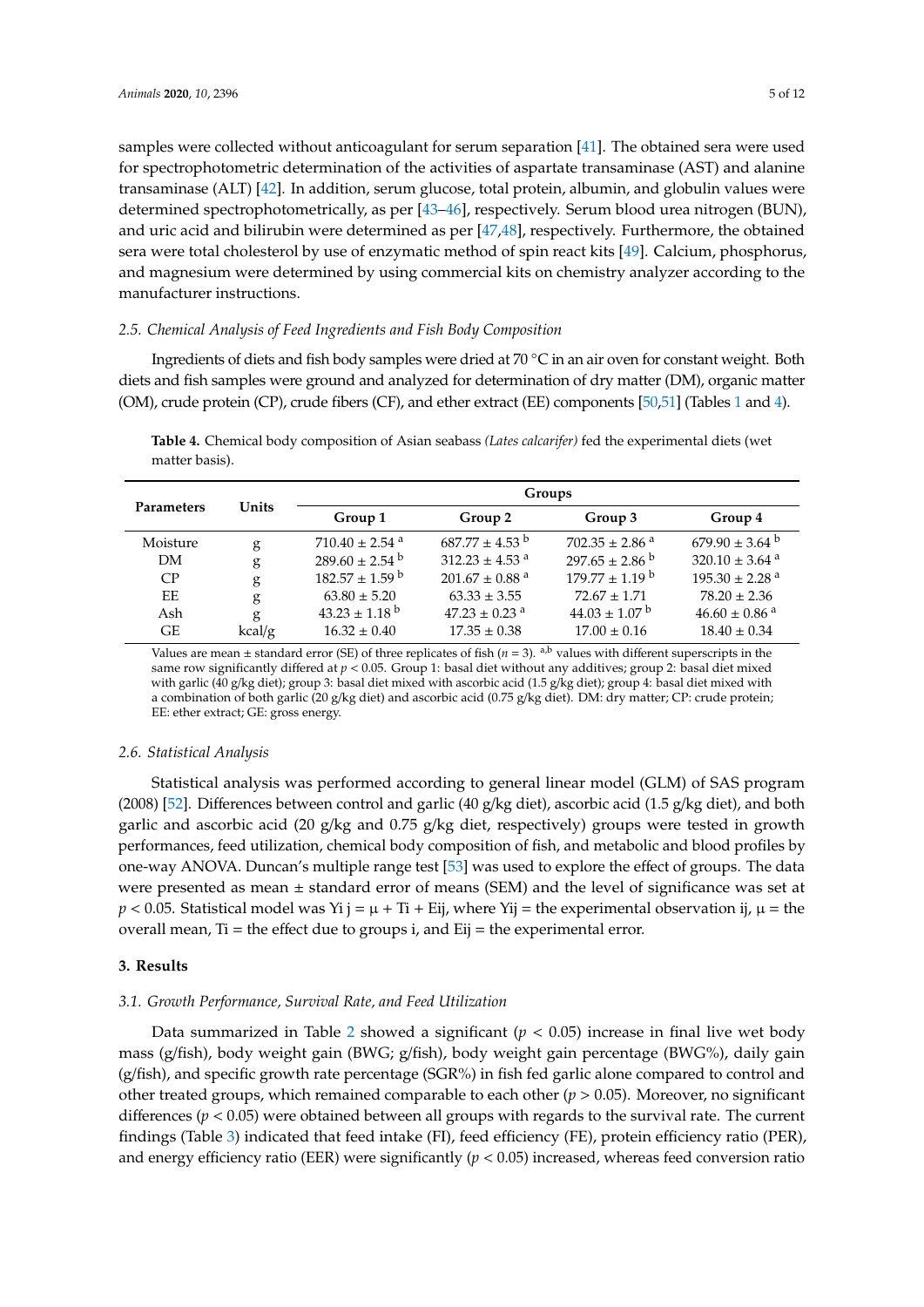(FCR) was decreased significantly in fish fed garlic alone in comparison with control and other treated groups, which remained comparable to each other (*p* > 0.05).

#### *3.2. Chemical Body Composition*

Dry matter (DM), crude protein (CP), and ash parameters were significantly ( $p < 0.05$ ) increased in fish fed garlic either alone or in a combination with ascorbic acid in comparison with control and ascorbic acid-treated fish (Table [4\)](#page-4-0). Ether extract (EE) and gross energy (GE) remained unchanged significantly in all experimental groups in comparison with the control (Table [4\)](#page-4-0).

#### *3.3. Hematological and Biochemical Parameters*

The obtained results demonstrated that TEC, Hb, PCV, MCV, MCH, and MCHC were not changed significantly ( $p > 0.05$ ) in all groups throughout the experimental period when compared with the control (Table [5\)](#page-5-0). All biochemical parameters related to glucose and protein metabolism (total protein, albumin, globulin, and albumin/globulin ratio) remained unchanged significantly (*p* > 0.05) in all experimental groups in comparison with the control (Table [6\)](#page-6-0). Garlic and/or ascorbic acid did not disturb liver and kidney functions, as reflected by unchanged activities of estimated liver enzymes (ALT and AST) and kidney function values (BUN, uric acid, and creatinine; Table [6\)](#page-6-0). Total cholesterol was significantly (*p* < 0.05) decreased in fish fed garlic alone in comparison with the control and other treated groups (Table [6\)](#page-6-0). Moreover, the electrolyte balance was not altered in all treated groups, as reflected by unchanged (*p* > 0.05) values of calcium, phosphorus, and magnesium (Table [6\)](#page-6-0).

<span id="page-5-0"></span>**Table 5.** Influence of garlic and/or ascorbic acid on biochemical parameters of juvenile barramundi (Asian sea bass, *Lates calcarifer* Bloch) fish.

| <b>Parameters</b>               | Groups         |                |                |                |  |  |
|---------------------------------|----------------|----------------|----------------|----------------|--|--|
|                                 | Group 1        | Group 2        | Group 3        | Group 4        |  |  |
| TEC mm $\times$ 10 <sup>6</sup> | $3.2 \pm 0.1$  | $3.3 \pm 0.1$  | $3.0 \pm 0.3$  | $3.1 \pm 0.5$  |  |  |
| PCV $(\% )$                     | $26.0 \pm 0.8$ | $27.0 \pm 1.0$ | $26.0 \pm 1.0$ | $27.1 \pm 1.1$ |  |  |
| Hb(%)                           | $10.1 \pm 0.1$ | $10.1 \pm 0.2$ | $10.2 \pm 0.3$ | $10.1 \pm 0.1$ |  |  |
| MCV(fL)                         | $83.9 \pm 1.1$ | $81.8 \pm 3.5$ | $86.7 \pm 2.5$ | $87.4 \pm 4.0$ |  |  |
| MCH (pg/cell)                   | $31.6 \pm 1.0$ | $30.6 \pm 1.7$ | $34.0 \pm 3.2$ | $32.6 \pm 1.2$ |  |  |
| MCHC (g/L)                      | $3.88 \pm 0.5$ | $3.74 \pm 0.6$ | $3.90 \pm 1.1$ | $3.74 \pm 1.0$ |  |  |

Values are mean  $\pm$  standard error (SE) of three replicates of fish ( $n = 3$ ). <sup>a,b</sup> values with different superscripts in the same row significantly differed at *p* < 0.05. Group 1: basal diet without any additives; group 2: basal diet mixed with garlic (40 g/kg diet); group 3: basal diet mixed with ascorbic acid (1.5 g/kg diet); group 4: basal diet mixed with a combination of both garlic (20 g/kg diet) and ascorbic acid (0.75 g/kg diet). TEC: total erythrocytic count; PCV: packed cell volume; Hb%: hemoglobin percentage; MCV: mean corpuscular volume; MCH: mean corpuscular hemoglobin; MCHC: mean corpuscular hemoglobin concentration.

**Table 6.** Influence of garlic and/or ascorbic acid on biochemical parameters of juvenile barramundi (Asian sea bass, *Lates calcarifer* Bloch) fish.

|                           | Groups                       |                              |                              |                              |  |
|---------------------------|------------------------------|------------------------------|------------------------------|------------------------------|--|
| <b>Parameters</b>         | Group 1                      | Group 2                      | Group 3                      | Group 4                      |  |
| Glucose                   | $13.1 \pm 0.8$               | $12.5 \pm 0.6$               | $10.0 \pm 0.5$               | $9.9 \pm 0.6$                |  |
| Total protein $(g/L)$     | $4.1 \pm 0.1$                | $4.3 \pm 0.1$                | $4.2 \pm 0.1$                | $3.9 \pm 0.1$                |  |
| Albumin $(g/L)$           | $1.5 \pm 0.1$                | $1.6 \pm 0.1$                | $1.7 \pm 0.1$                | $1.7 \pm 0.1$                |  |
| Globulin $(g/L)$          | $2.6 \pm 0.1$                | $2.7 \pm 0.1$                | $2.5 \pm 0.1$                | $2.2 \pm 0.3$                |  |
| $A/G$ ratio               | $0.6 \pm 0.1$                | $0.6 \pm 0.1$                | $0.7 \pm 0.1$                | $0.8 \pm 0.2$                |  |
| Total cholesterol (mg/dL) | $210.3 \pm 7.3$ <sup>a</sup> | $190.2 \pm 5.2$ <sup>b</sup> | $206.1 \pm 5.1$ <sup>a</sup> | $204.2 \pm 5.3$ <sup>a</sup> |  |
| ALT(U/L)                  | $12.5 \pm 0.5$               | $11.9 \pm 0.5$               | $12.1 \pm 0.5$               | $12.5 \pm 0.5$               |  |
| AST (U/L)                 | $29.2 \pm 1.0$               | $31.1 \pm 1.4$               | $0.3 \pm 1.5$                | $31.4 \pm 1.6$               |  |
| ALP(U/L)                  | $18.0 \pm 2.6$               | $22.5 \pm 2.0$               | $21.4 \pm 2.5$               | $18.5 \pm 2.4$               |  |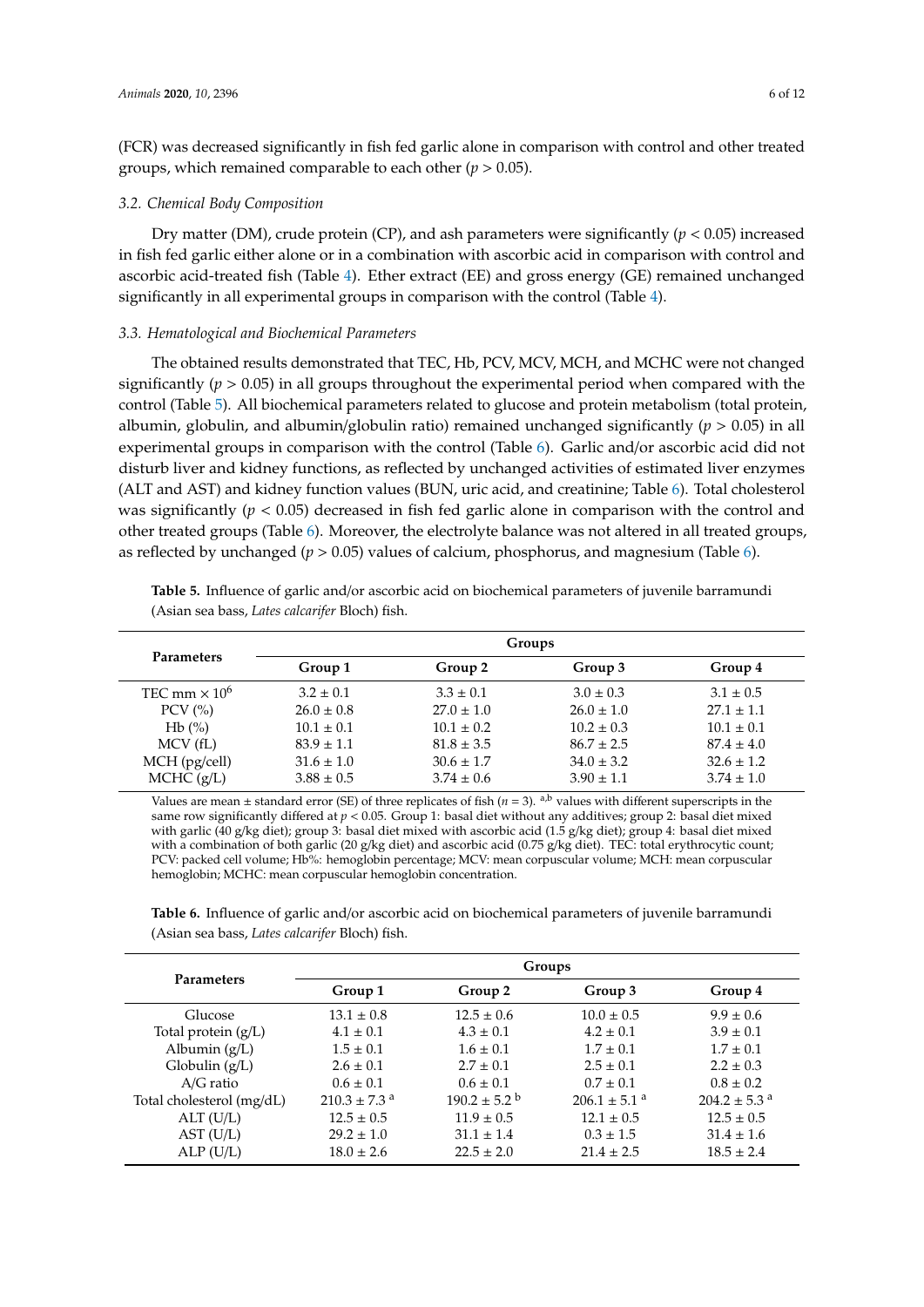<span id="page-6-0"></span>

| <b>Parameters</b>  | Groups          |                 |                 |                 |  |
|--------------------|-----------------|-----------------|-----------------|-----------------|--|
|                    | Group 1         | Group 2         | Group 3         | Group 4         |  |
| Bilirubin (mg/dL)  | $0.1 \pm 0.02$  | $0.1 \pm 0.02$  | $0.1 \pm 0.03$  | $0.1 \pm 0.05$  |  |
| BUN (mg/dL)        | $1.7 \pm 0.4$   | $1.1 \pm 0.3$   | $1.1 \pm 0.4$   | $1.5 \pm 0.4$   |  |
| Uric acid (mg/dL)  | $1.6 \pm 0.1$   | $1.7 \pm 0.1$   | $1.7 \pm 0.1$   | $1.6 \pm 0.1$   |  |
| Calcium (mg/dL)    | $11.9 \pm 1.2$  | $11.7 \pm 1.0$  | $12.6 \pm 1.1$  | $12.5 \pm 1.0$  |  |
| Phosphorus (mg/dL) | $10.8 \pm 2.0$  | $11.0 \pm 1.5$  | $10.6 \pm 1.4$  | $10.0 \pm 1.5$  |  |
| Magnesium (mg/dL)  | $1.2 \pm 0.2$   | $0.9 \pm 0.1$   | $1.0 \pm 0.1$   | $1.0 \pm 0.1$   |  |
| Chloride (mEq/L)   | $163.6 \pm 2.2$ | $163.7 \pm 2.0$ | $165.8 \pm 2.3$ | $160.1 \pm 2.5$ |  |

**Table 6.** *Cont.*

Values are mean  $\pm$  standard error (SE) of three replicates of fish ( $n = 3$ ). <sup>a,b</sup> values with different superscripts in the same row significantly differed at *p* < 0.05. Group 1: basal diet without any additives; group 2: basal diet mixed with garlic (40 g/kg diet); group 3: basal diet mixed with ascorbic acid (1.5 g/kg diet); group 4: basal diet mixed with a combination of both garlic (20 g/kg diet) and ascorbic acid (0.75 g/kg diet). A/G ratio: albumin/globulin ratio; AST: aspartate transaminase; ALT: alanine transaminase; ALP: alkaline phosphatase; BUN: blood urea nitrogen.

#### **4. Discussion**

The doses of garlic and ascorbic acid were given as recommended in previous studies [\[33,](#page-9-11)[34\]](#page-9-12). In the present study, the significant increase in growth (BWG and SGR), feed utilization (FI, FE, PER, and EER), and chemical body composition (CP and EE) observed in fish fed crude garlic (40.0/kg diet) diets agree with an earlier study [\[21\]](#page-8-14) and disagree with other works that used different dietary garlic extracts [\[54–](#page-10-7)[56\]](#page-10-8). A significant improvement of growth and feed utilization parameters was reported in Nile tilapia fish fed a diet supplemented with garlic crude powder [\[57\]](#page-10-9). Significant improvement in parameters of growth performance and feed utilization parameters were similarly reported in Asian sea bass (*Lates calcarifer*) [\[58\]](#page-10-10), Sterlet sturgeon (*Acipenser rutheni*) [\[59\]](#page-10-11), orange-spotted grouper (*Epinephelus coioides*) [\[60\]](#page-10-12), and Caspian roach (*Rutilus rutilus*) [\[61\]](#page-10-13). The responses of different levels of garlic supplementation on growth and feed utilization were dose-dependent, and poor growth was observed at high levels in most cases [\[58,](#page-10-10)[60,](#page-10-12)[61\]](#page-10-13), as demonstrated in the current study.

Although dietary herbs could change some hematological and biochemical indices of the fish, as reported earlier [\[62\]](#page-10-14), this was not the case in the current study because TEC, Hb, PCV, MCV, MCH, and MCHC remained significantly unchanged in all groups in comparison to the control. In the past year, [\[63\]](#page-10-15) highlighted the use of hematological parameters as an important tool for aquaculture in the nutritional status and diagnosis of disease of fish. Different types of feed can influence the hematological parameters in teleost. Similarly, serum total protein, glucose, albumin, globulin, ALT, AST, BUN, uric acid, creatinine, calcium, phosphorus, and magnesium were not changed significantly in fish fed garlic and/or ascorbic acid in comparison to the control. The estimated hematological parameters in the current study were comparable to that measured earlier in the same fish species [\[40\]](#page-9-18). The unchanged hematological values in fish fed garlic and/or ascorbic acid in comparison to the control indicated the safety of these feed additives for hemopiosis. Similar results were obtained on hematological parameters in juvenile golden shiner [\[64\]](#page-10-16), sturgeon hybrid [\[65\]](#page-10-17), and Atlantic halibut [\[66\]](#page-10-18) fed with different levels of ascorbic acid. A contrary earlier work indicated that garlic increased the TEC, HB, and PCV before challenge with bacterial infection and subsided post-challenge [\[58\]](#page-10-10). Therefore, the unchanged hematological parameters of Asian sea bass fish fed either garlic and/or ascorbic acid may indicate good health state of fish reared in the system of the current study. The estimated biochemical parameters in the current study were comparable to that measured earlier in the same fish species [\[40\]](#page-9-18). The unchanged level of albumin, globulin, and A/G ratio, along with unchanged ALT and AST indicated that the studied doses of garlic and/or ascorbic acid were safe for Asian sea bass fish, as liver function was not disturbed. Moreover, the unchanged level of BUN, uric acid, and creatinine in Asian sea bass fish fed garlic and/or ascorbic acid in comparison to the control indicated that kidney function of these fish was not disturbed. On the contrary, previous work [\[58\]](#page-10-10) indicted a significant increase in total protein, albumin, globulin, and albumin/globulin ratio in Asian sea bass fish fed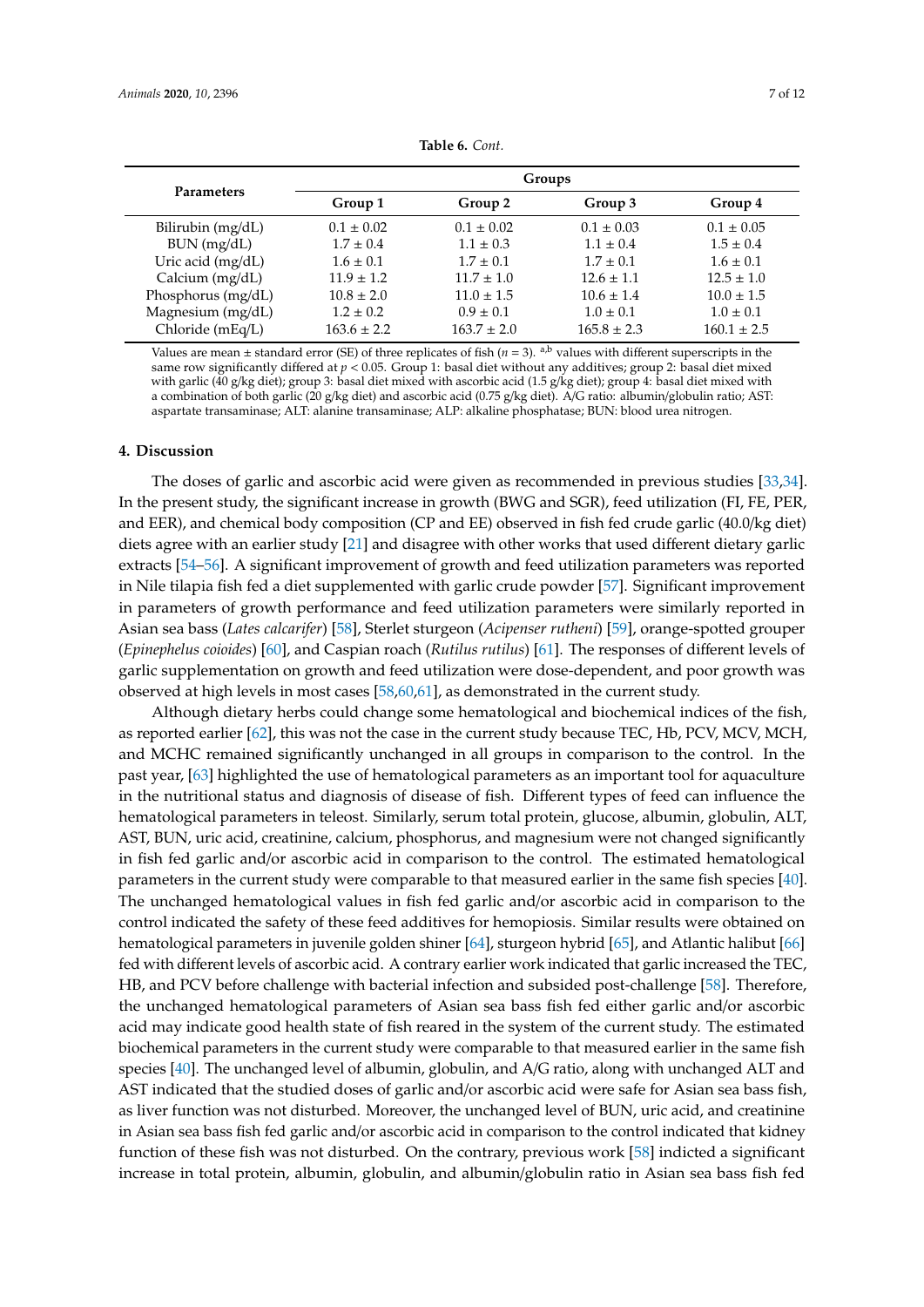different doses of garlic. The confliction between the current and previous study [\[58\]](#page-10-10) concerning

protein metabolism may be attributed to the different ages and weights of the fish used. In the current study, juvenile Asian sea bass fish were used, however, in the previous work [\[58\]](#page-10-10), Asian sea bass fingerlings were used instead. High ascorbic acid concentrations could stimulate protein production (total protein, albumin, and globulin) in fish, suggesting an important role of the vitamins in the modulation of plasma proteins [\[67\]](#page-10-19). However, our study showed that these parameters were not significantly affected by dietary ascorbic acid levels in Asian sea bass fish. Similar results were obtained earlier for hybrid striped bass (*Piaractus mesopotamicus*) [\[68\]](#page-11-0) and for golden shiner [\[64\]](#page-10-16), all fed diets supplemented with different levels of ascorbic acid. The hypocholestrolemic effect of garlic agrees with previous work in the same fish species [\[58,](#page-10-10)[69,](#page-11-1)[70\]](#page-11-2). The reduction in cholesterol may have enhanced the cardiovascular activity of fish, thus reflecting beneficial effect in term of wellbeing of fish [\[58\]](#page-10-10).

Growth performance reflected in the significant increase  $(p < 0.05)$  of CP and significant decrease of EE in fish fed garlic, which may be attributed to its ability to promote lipid metabolism, leaves spare protein for growth and leads to the repression of lipid accumulation [\[71\]](#page-11-3). As a result, quality of fish muscle would be improved (low lipid and high crude protein) [\[59\]](#page-10-11), as demonstrated in the present study. Garlic induced a significant reduction in total cholesterol, low-density lipoprotein, and blood pressure [\[72\]](#page-11-4). The consumption of garlic powder in hamsters decreased the accumulated lipid in liver and increased the excretion of total bile acids [\[73\]](#page-11-5). The improvement of growth, feed utilization, and body health due to garlic supplementation could be attributed to many factors. Garlic has been known to be one of the earliest medicinal plants, containing several sulfur-containing compounds (aliin, allicin, ajoene, and others), enzymes (allinase, peroxidases, myrosinase, and others), volatile oils, amino acids (arginine and others), and trace minerals (selenium and others) [\[27\]](#page-9-5). Such aforementioned components of garlic make it advantageous in terms of improvement in growth performance and body condition health [\[74,](#page-11-6)[75\]](#page-11-7). Our study reported similar growth, feed utilization, and body composition upon ascorbic acid supplementation in comparison to the control, which might be attributable to the level of ascorbic acid or fish species. Other studies indicated improved feed conversion, growth performance, survival rate, immune functions [\[76](#page-11-8)[,77\]](#page-11-9), and health [\[75\]](#page-11-7) upon ascorbic acid supplementation. The combination of garlic (20 g/kg diet) and ascorbic acid (0.75 g/kg) improved (*p* > 0.05) body composition in comparison to the control or to ascorbic acid supplementation alone. Such improvement may be attributable to the synergism effect of both garlic and ascorbic acid.

#### **5. Conclusions**

In conclusion, dietary supplementation of garlic alone (40 g/kg diet) was highly effective in improving the studied parameters in comparison with that of ascorbic acid alone or a mixture of garlic (20 g/kg diet) and ascorbic acid (0.75 g/kg diet). Further studies are needed to investigate the possible role of the hormesis of the studied doses of garlic.

**Author Contributions:** A.M.A. and S.M.E.-B. are equally contributed in this article. A.M.A. and S.M.E.-B. carried out the experimental design, diet preparation, management procedures, statistical analysis, performance experiment, and hemato-biochemical analysis. S.A.-K. participated in the performance experiment and hemato-biochemical analysis. All authors have read and agreed to the published version of the manuscript.

**Funding:** The Deanship of Scientific Research, King Faisal University, Saudi Arabia, funded this research (project # 130278).

**Conflicts of Interest:** The authors declare no conflict of interest.

#### **References**

- <span id="page-7-0"></span>1. Soliman, N.F.; Yacout, D.M.M. Aquaculture in Egypt: Status, constraints and potentials. *Aquac. Int.* **2016**, *24*, 1201–1227. [\[CrossRef\]](http://dx.doi.org/10.1007/s10499-016-9989-9)
- <span id="page-7-1"></span>2. Orbán, L. Asian seabass genome project: A status report. The Asian Seabass Genome Consortium. *Aquaculture* **2017**, *472*, 84–175.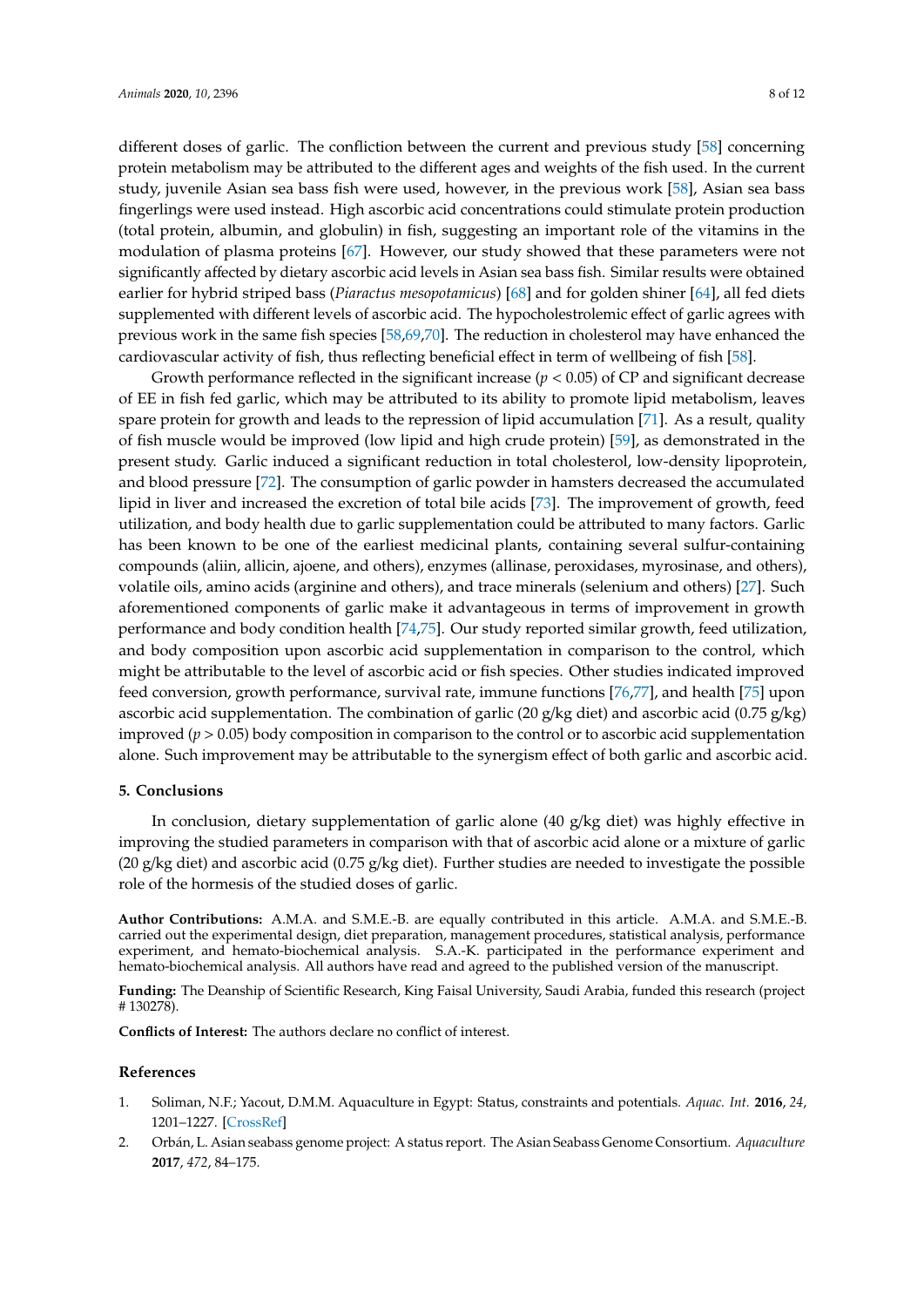- <span id="page-8-0"></span>3. Yue, G.H.; Orbán, L.; Lim, H.S. Current status of the Asian seabass breeding program. *Aquaculture* **2017**, *472*, 84–175.
- <span id="page-8-1"></span>4. Neamat-Allah, A.N.F.; Mahmoud, E.A.; AbdElHakim, Y. Efficacy of dietary Nano-selenium on growth, immune response, antioxidant, transcriptomic profile and resistance of Nile tilapia, Oreochromis niloticus against Streptococcusiniae infection. *Fish. Shellfish Immunol.* **2019**, *45*, 1907–1917. [\[CrossRef\]](http://dx.doi.org/10.1016/j.fsi.2019.09.019)
- <span id="page-8-2"></span>5. Ali, S.E.; Jansen, M.D.; Mohan, C.V.; Delamare-Deboutteville, J.; Charo-Karisa, H. Key risk factors, farming practices and economic losses associated with tilapia mortality in Egypt. *Aquaculture* **2020**, *527*, 735438. [\[CrossRef\]](http://dx.doi.org/10.1016/j.aquaculture.2020.735438)
- <span id="page-8-3"></span>6. Manage, P.M.; Liyanage, G.Y. Antibiotics induced antibacterial resistance. In *Pharmaceuticals and Personal Care Products: Waste Management and Treatment Technology*; Elsevier: New York, NY, USA, 2019; pp. 429–448.
- <span id="page-8-4"></span>7. Klase, G.; Lee, S.; Liang, S.; Kim, J.; Zo, Y.-G.; Lee, J. The microbiome and antibiotic resistance in integrated fishfarm water: Implications of environmental public health. *Sci. Total. Environ.* **2019**, *649*, 1491–1501. [\[CrossRef\]](http://dx.doi.org/10.1016/j.scitotenv.2018.08.288)
- <span id="page-8-5"></span>8. Menanteau-Ledouble, S.; Lawrence, M.L.; El-Matbouli, M. Invasion and replication of Yersinia ruckeri in fish cell cultures. *BMC Veter-Res.* **2018**, *14*, 81. [\[CrossRef\]](http://dx.doi.org/10.1186/s12917-018-1408-1) [\[PubMed\]](http://www.ncbi.nlm.nih.gov/pubmed/29523132)
- <span id="page-8-6"></span>9. Ardó, L.; Yin, G.; Xu, P.; Váradi, L.; Szigeti, G.; Jeney, Z.; Jeney, G. Chinese herbs (Astragalus membranaceus and Lonicera japonica) and boron enhance the non-specific immune response of Nile tilapia (Oreochromis niloticus) and resistance against Aeromonas hydrophila. *Aquaculture* **2008**, *275*, 26–33. [\[CrossRef\]](http://dx.doi.org/10.1016/j.aquaculture.2007.12.022)
- <span id="page-8-7"></span>10. Guijarro, J.A.; García-Torrico, A.I.; Cascales, D.; Méndez, J. The infection process of Yersinia ruckeri: Reviewing the pieces of the jigsaw puzzle. *Front. Cell. Infect. Microbiol.* **2018**, *8*, 218. [\[CrossRef\]](http://dx.doi.org/10.3389/fcimb.2018.00218) [\[PubMed\]](http://www.ncbi.nlm.nih.gov/pubmed/29998086)
- <span id="page-8-8"></span>11. Goetz, F.; Iliev, D.B.; McCauley, L.A.; Liarte, C.Q.; Tort, L.; Planas, J.V.; MacKenzie, S. Analysis of genes isolated from lipopolysaccharide-stimulated rainbow trout (Oncorhynchus mykiss) macrophages. *Mol. Immunol.* **2004**, *41*, 1199–1210. [\[CrossRef\]](http://dx.doi.org/10.1016/j.molimm.2004.06.005) [\[PubMed\]](http://www.ncbi.nlm.nih.gov/pubmed/15482855)
- <span id="page-8-9"></span>12. Acar, Ü.; Parrino, V.; Kesbiç, O.S.; Paro, G.L.; Saoca, C.; Abbate, F.; Yılmaz, S.; Fazio, F. Effects of different levels of pomegranate seed oil on some blood parameters and disease resistance against Yersinia ruckeri in rainbow trout. *Front. Physiol.* **2018**, *9*, 596. [\[CrossRef\]](http://dx.doi.org/10.3389/fphys.2018.00596) [\[PubMed\]](http://www.ncbi.nlm.nih.gov/pubmed/29875694)
- 13. Mohammadi, G.; Rashidian, G.; Hoseinifar, S.H.; Naserabad, S.S.; Van Doan, H. Ginger (Zingiber officinale) extract affects growth performance, body composition, haematology, serum and mucosal immune parameters in common carp (Cyprinus carpio). *Fish. Shellfish Immunol.* **2020**, *99*, 267–273. [\[CrossRef\]](http://dx.doi.org/10.1016/j.fsi.2020.01.032) [\[PubMed\]](http://www.ncbi.nlm.nih.gov/pubmed/31981777)
- 14. Salomón, R.; Firmino, J.P.; Reyes-López, F.E.; Andree, K.B.; EnricGisbert, E. The growth promoting and immunomodulatory effects of a medicinal plant leaf extract obtained from Salvia officinalis and Lippia citriodora in gilthead seabream (Sparus aurata). *Aquaculture* **2020**, *52415*, 735291. [\[CrossRef\]](http://dx.doi.org/10.1016/j.aquaculture.2020.735291)
- 15. Fazio, F. Fish hematology analysis as an important tool of aquaculture: A review. *Aquaculture* **2019**, *500*, 237–242. [\[CrossRef\]](http://dx.doi.org/10.1016/j.aquaculture.2018.10.030)
- 16. Kesbiç, O.S.; Parrino, V.; Acar, Ü.; Yilmaz, S.; Paro, G.L.; Fazio, F. Effects of Monterey cypress (Cupressus macrocarpa Hartw) leaf essential oil as a dietary supplement on growth performance and haematological and biochemical parameters of common carp (Cyprinus carpio L.). *Ann. Anim. Sci.* **2020**, 1–33. [\[CrossRef\]](http://dx.doi.org/10.2478/aoas-2020-0041)
- <span id="page-8-10"></span>17. Parrino, V.; Kesbiç, O.S.; Acar, Ü.; Fazio, F. Hot pepper (Capsicum sp.) oil and its effects on growth performance and blood parameters in rainbow trout (Oncorhynchus mykiss). *Nat. Prod. Res.* **2020**, *34*, 3226–3230. [\[CrossRef\]](http://dx.doi.org/10.1080/14786419.2018.1550769)
- <span id="page-8-11"></span>18. Kassab, A.Y.; Mohammed, A.A. Ascorbic acid administration as anti-stress before transportation of sheep. *Egypt. J. Anim. Prod.* **2014**, *51*, 19–25. [\[CrossRef\]](http://dx.doi.org/10.21608/ejap.2014.93664)
- <span id="page-8-12"></span>19. Ekeleme-Egedigwe, C.A.; Famurewa, A.C.; David, E.E.; Eleazu, C.O.; Egedigwe, U.O. Antioxidant potential of garlic oil supplementation prevents cyclophosphamide-induced oxidative testicular damage and endocrine depletion in rats. *J. Nutr. Intermed. Metab.* **2019**, *18*, 100109. [\[CrossRef\]](http://dx.doi.org/10.1016/j.jnim.2020.100109)
- <span id="page-8-13"></span>20. Kumar, P.; Prasad, Y.; Patra, A.; Ranjan, R.; Swarup, D.; Patra, R.; Pal, S. Ascorbic acid, garlic extract and taurine alleviate cadmium-induced oxidative stress in freshwater catfish (Clarias batrachus). *Sci. Total. Environ.* **2009**, *407*, 5024–5030. [\[CrossRef\]](http://dx.doi.org/10.1016/j.scitotenv.2009.05.030)
- <span id="page-8-14"></span>21. Gabriel, N.N.; Wilhelm, M.R.; Habte-Tsion, H.-M.; Chimwamurombe, P.; Omoregie, E. Dietary garlic (Allium sativum) crude polysaccharides supplementation on growth, haematological parameters, whole body composition and survival at low water pH challenge in African catfish (Clarias gariepinus) juveniles. *Sci. Afr.* **2019**, *5*, 00128. [\[CrossRef\]](http://dx.doi.org/10.1016/j.sciaf.2019.e00128)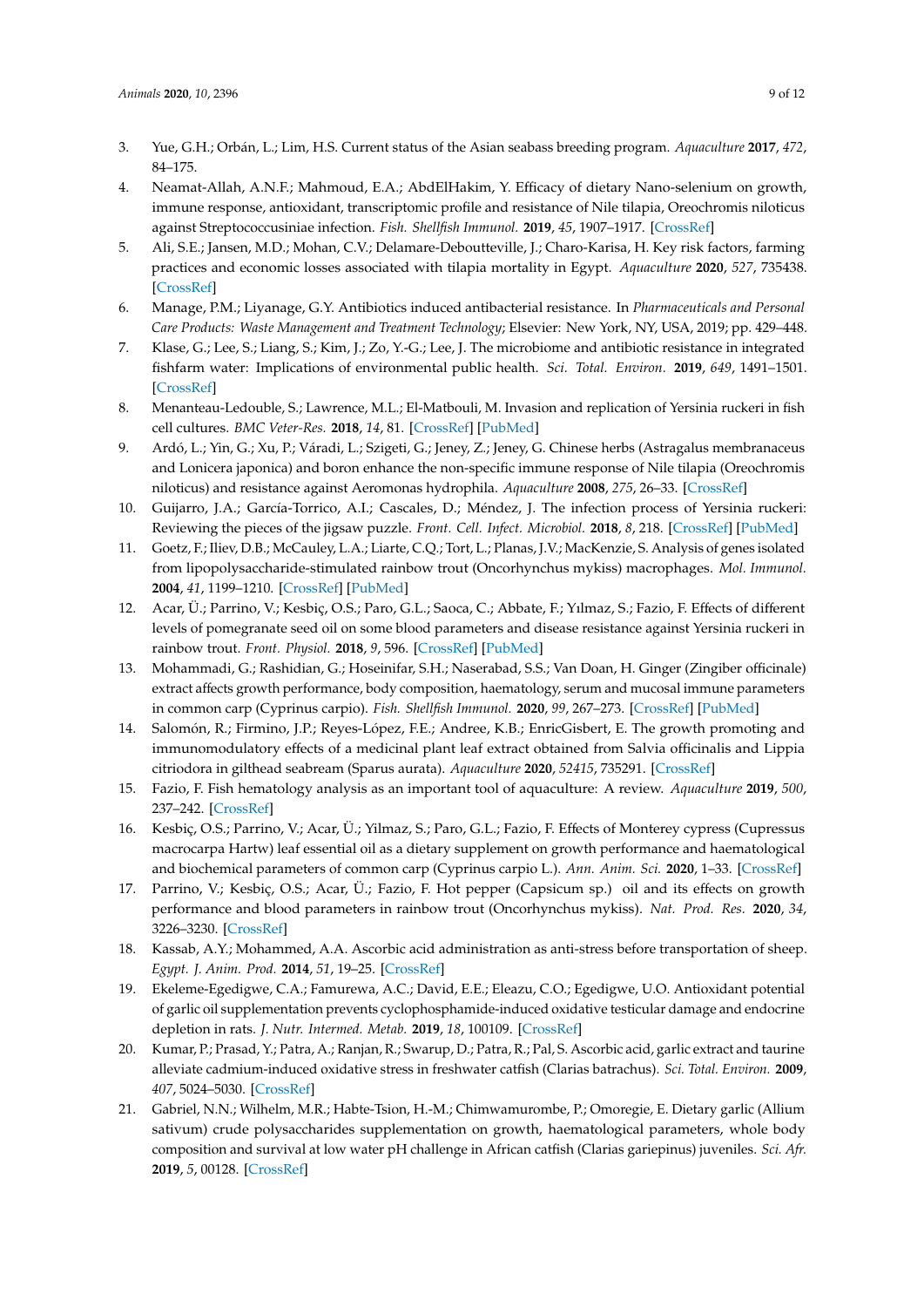- <span id="page-9-0"></span>22. Motlagh, H.A.; Safari, O.; Selahvarzi, Y.; Baghalian, A.; Kia, E. Non-specific immunity promotion in response to garlic extract supplemented diets in female Guppy (Poecilia reticulata). *Fish. Shellfish Immunol.* **2020**, *97*, 96–99. [\[CrossRef\]](http://dx.doi.org/10.1016/j.fsi.2019.12.007) [\[PubMed\]](http://www.ncbi.nlm.nih.gov/pubmed/31841692)
- <span id="page-9-1"></span>23. Valko, H.M.A.M.T.C.M.; Jomova, K.; Rhodes, C.J.; Kuˇca, K.; Musílek, K. Redox- and non-redox-metal-induced formation of free radicals and their role in human disease. *Arch. Toxicol.* **2016**, *90*, 1–37. [\[CrossRef\]](http://dx.doi.org/10.1007/s00204-015-1579-5) [\[PubMed\]](http://www.ncbi.nlm.nih.gov/pubmed/26343967)
- <span id="page-9-2"></span>24. Carr, A.C.; Maggini, S. Vitamin C and immune function. *Nutrients* **2017**, *9*, 1211. [\[CrossRef\]](http://dx.doi.org/10.3390/nu9111211) [\[PubMed\]](http://www.ncbi.nlm.nih.gov/pubmed/29099763)
- <span id="page-9-3"></span>25. Minor, E.A.; Court, B.L.; Young, J.I.; Wang, G. Ascorbate induces Ten-Eleven Translocation (Tet) methylcytosine dioxygenase-mediated generation of 5-hydroxymethylcytosine. *J. Biol. Chem.* **2013**, *288*, 13669–13674. [\[CrossRef\]](http://dx.doi.org/10.1074/jbc.C113.464800)
- <span id="page-9-4"></span>26. Xie, Z.; Niu, C. Dietary ascorbic acid requirement of juvenile ayu (Plecoglossus altivelis). *Aquac. Nutr.* **2006**, *12*, 151–156. [\[CrossRef\]](http://dx.doi.org/10.1111/j.1365-2095.2006.00395.x)
- <span id="page-9-5"></span>27. Zehra, S.; Khan, M.A. Dietary vitamin C requirement of fingerling, Cirrhinus mrigala (Hamilton), based on growth, feed conversion, protein retention, hematological indices, and liver vitamin C concentration. *J. World Aquac. Soc.* **2012**, *43*, 648–658. [\[CrossRef\]](http://dx.doi.org/10.1111/j.1749-7345.2012.00597.x)
- <span id="page-9-6"></span>28. Pour, F.; Maniat, M.; Vahedasl, A.; Ghayem, S. Enhancement of growth performance and body composition in molly fish (Poecilia sphenops) associated with dietary intake of garlic (Allium sativum). *Int. J. Biosci. (IJB)* **2014**, *5*, 115–121. [\[CrossRef\]](http://dx.doi.org/10.12692/ijb/5.8.115-121)
- <span id="page-9-7"></span>29. Khodadadi, M.; Peyghan, R.; Hamidavi, A. The evaluation of garlic powder feed additive and its effect on growth rate of common carp, Cyprinus carpio. *J. Clin. Vet. Sci Iran.* **2013**, *6*, 17–26.
- <span id="page-9-8"></span>30. Zaefarian, A.; Yeganeh, S.; Adhami, B. Dietary effects of garlic powder (Allium sativum) on growth, blood indices, carcass composition, and lysozyme activity in brown trout (Salmo caspius) and resistance against Yersinia ruckeri infection. *Aquac. Int.* **2017**, *25*, 1987–1996. [\[CrossRef\]](http://dx.doi.org/10.1007/s10499-017-0169-3)
- <span id="page-9-9"></span>31. Ndong, D.; Fall, J. The effect of garlic (Allium sativum) on growth and immune responses of hybrid tilapia (Oreochromis niloticus x Oreochromis aureus). *J. Clin. Immunol. Immunopathol. Res.* **2011**, *3*, 1–9.
- <span id="page-9-10"></span>32. Corzomartinez, M.; Corzo, N.; Villamiel, M. Biological properties of onions and garlic. *Trends Food Sci. Technol.* **2007**, *18*, 609–625. [\[CrossRef\]](http://dx.doi.org/10.1016/j.tifs.2007.07.011)
- <span id="page-9-11"></span>33. Metwally, M.A.A. Effects of garlic (Allium sativum) on some antioxidant activities in Tilapia Nilotica (Oreochromis niloticus). *World J. Fish. Mar. Sci.* **2009**, *1*, 56–64.
- <span id="page-9-12"></span>34. Adewolu, M.A.; Aro, O. Growth, feed utilization and haematology of Clarias gariepinus (Burchell, 1822) fingerlings fed diets containing different levels of ascorbic acid. *Am. J. Appl. Sci.* **2009**, *6*, 1675–1681.
- <span id="page-9-13"></span>35. NRC. *Nutrient Requirements of Fish*, 7th ed.; National Academy Press: Washington, DC, USA, 2001.
- <span id="page-9-14"></span>36. Wack, R.F.; Warmolts, D.I.; Stoskopf, M.K. Fish medicine. *Copeia* **1994**, 548. [\[CrossRef\]](http://dx.doi.org/10.2307/1447015)
- <span id="page-9-15"></span>37. Drabkin, D.L. Spectrophotometric studies; the crystallographic and optical properties of the hemoglobin of man in comparison with those of other species. *J. Biol. Chem.* **1946**, *164*, 703–723. [\[PubMed\]](http://www.ncbi.nlm.nih.gov/pubmed/21001166)
- <span id="page-9-16"></span>38. Lucky, Z. *Methods for the Diagnosis of Fish. Diseases*; Amerind Publishing Co. PTV. Ltd.: New Delhi, India; Bombay, India; Calcutta, India; New York, NY, USA, 1977; p. 131.
- <span id="page-9-17"></span>39. Schalm, O.W.; Carrol, E.J. *Veterinary Hematology*; Lea & Febiger: Philadelphia, PA, USA, 1986.
- <span id="page-9-18"></span>40. Abdelwahab, A.M.; El-Bahr, S.M. Influence of black cumin seeds (Nigella sativa) and turmeric (Curcuma longa Linn.) mixture on performance and serum biochemistry of Asian sea bass, Lates calcarifer. *World J. Fish. Mar. Sci.* **2012**, *4*, 496–503.
- <span id="page-9-19"></span>41. Lied, E.; Gjerde, J.; Braekkan, O.R. Simple and rapid technique for repeated blood sampling in rainbow trout (Salmo gairdneri). *J. Fish. Res. Board Can.* **1975**, *32*, 699–701. [\[CrossRef\]](http://dx.doi.org/10.1139/f75-089)
- <span id="page-9-20"></span>42. Reitman, S.; Frankel, S. A Colorimetric method for the determination of serum glutamic oxalacetic and glutamic pyruvic transaminases. *Am. J. Clin. Pathol.* **1957**, *28*, 56–63. [\[CrossRef\]](http://dx.doi.org/10.1093/ajcp/28.1.56)
- <span id="page-9-21"></span>43. Trinder, P. Determination of glucose in blood using glucose oxidase with an alternative oxygen acceptor. *Ann. Clin. Biochem. Int. J. Lab. Med.* **1969**, *6*, 24–27. [\[CrossRef\]](http://dx.doi.org/10.1177/000456326900600108)
- 44. Doumas, B.T.; Bayse, D.D.; Carter, R.J.; Peters, T.; Schaffer, R. A candidate reference method for determination of total protein in serum. I. Development and validation. *Clin. Chem.* **1981**, *27*, 1642–1650. [\[CrossRef\]](http://dx.doi.org/10.1093/clinchem/27.10.1642)
- 45. Doumas, B.T.; Biggs, H.G.; Arends, R.L.; Pinto, P.V. Determination of Serum Albumin. *Stand. Methods Clin. Chem.* **1972**, *21*, 175–188. [\[CrossRef\]](http://dx.doi.org/10.1016/b978-0-12-609107-6.50022-2)
- <span id="page-9-22"></span>46. Coles, E.H. *Veterinary Clinical Pathology*; W.B. Saunders Company: Philadelphia, PA, USA; London, UK, 1974; p. xii+615.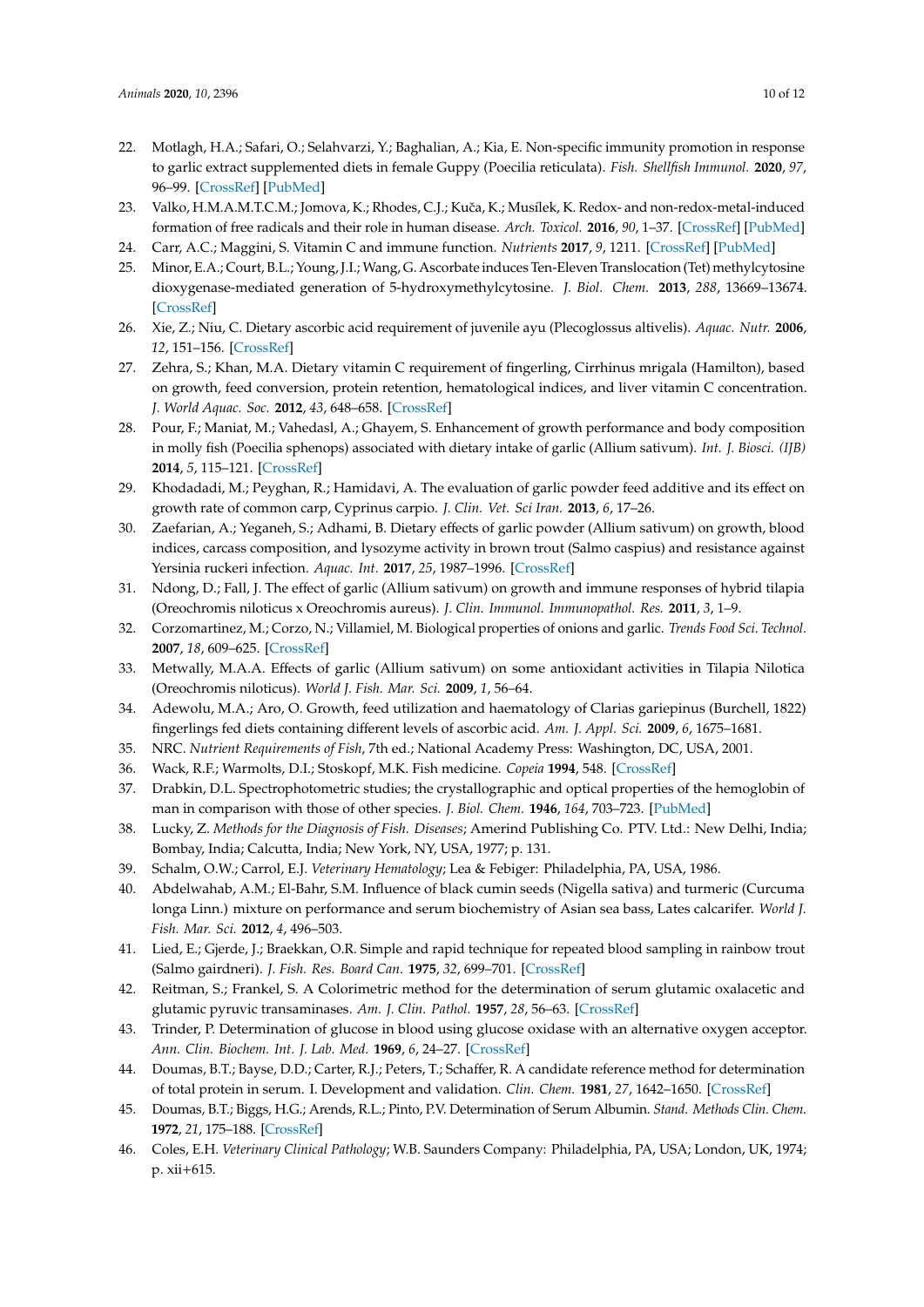- <span id="page-10-0"></span>47. Tabacco, A.L.; Meiattini, F.; Moda, E.; Tarli, P. Simplified enzymic/colorimetric serum urea nitrogen determination. *Clin. Chem.* **1979**, *25*, 336–337. [\[CrossRef\]](http://dx.doi.org/10.1093/clinchem/25.2.336a) [\[PubMed\]](http://www.ncbi.nlm.nih.gov/pubmed/759035)
- <span id="page-10-1"></span>48. Henry, J.B. *Clinical Diagnosis and Management*, 17th ed.; W.B. Saunders: Philadelphia, PA, USA, 1984; p. 1502.
- <span id="page-10-2"></span>49. Zak, P.B.; Dickenman, M.R.C.; White, M.E.G.; Burnett, M.H.; Cherney, M.P.J. Rapid estimation of free and total cholesterol. *Am. J. Clin. Pathol.* **1954**, *24*, 1307–1315. [\[CrossRef\]](http://dx.doi.org/10.1093/ajcp/24.11_ts.1307) [\[PubMed\]](http://www.ncbi.nlm.nih.gov/pubmed/13207063)
- <span id="page-10-3"></span>50. Van keulen, J.; Young, B.A. Evaluation of acid insoluble ash as a natural marker in ruminant digestibility studies. *J. Anim. Sci.* **1977**, *44*, 282–287. [\[CrossRef\]](http://dx.doi.org/10.2527/jas1977.442282x)
- <span id="page-10-4"></span>51. Lee, M. Official methods of analysis of AOAC International, 16th ed. *Trends Food Sci. Technol.* **1995**, *6*, 382. [\[CrossRef\]](http://dx.doi.org/10.1016/0924-2244(95)90022-5)
- <span id="page-10-5"></span>52. SAS Institute: Statistical Analysis System. *SAS Statistics. Guide Release, 2008*; SAS Institute Inc.: Cary, NC, USA, 2008.
- <span id="page-10-6"></span>53. Duncan, D.B. Multiple range and multiple F tests. *Biometrics* **1955**, *11*, 1–42. [\[CrossRef\]](http://dx.doi.org/10.2307/3001478)
- <span id="page-10-7"></span>54. Thanikachalam, K.; Kasi, M.; Rathinam, X. Effect of garlic peel on growth, hematological parameters and disease resistance against Aeromonas hydrophila in African catfish Clarias gariepinus (Bloch) fingerlings. *Asian Pac. J. Trop. Med.* **2010**, *3*, 614–618. [\[CrossRef\]](http://dx.doi.org/10.1016/S1995-7645(10)60149-6)
- 55. Eirna-Liza, N.; Saad, C.R.; Hassim, H.A.; Karim, M. The effects of dietary inclusion of garlic on growth performance and disease resistance of African catfish (Clarias gariepinus) fingerlings against Aeromonas hydrophila infection. *J. Environ. Biol.* **2016**, *37*, 817–824.
- <span id="page-10-8"></span>56. Onomu, A.J. Growth and haematological response of Clarias gariepinus to garlic (Allium sativum) supplemented diet. *Sustain. Agric. Res.* **2018**, *8*, 67–73. [\[CrossRef\]](http://dx.doi.org/10.5539/sar.v8n1p67)
- <span id="page-10-9"></span>57. Abu Elala, N.M.; Galal, M.K.; Abd-Elsalam, R.M.; Mohey-Elsaeed, O.; Ragaa, N.M. Effects of dietary supplementation of spirulina platensis and garlic on the growth performance and expression levels of immune-related genes in Nile tilapia (Oreochromis niloticus). *J. Aquac. Res. Dev.* **2016**, *7*, 433. [\[CrossRef\]](http://dx.doi.org/10.4172/2155-9546.1000433)
- <span id="page-10-10"></span>58. Talpur, A.D.; Ikhwanuddin, M. Dietary effects of garlic (Allium sativum) on haemato-immunological parameters, survival, growth, and disease resistance against Vibrio harveyi infection in Asian sea bass, Lates calcarifer (Bloch). *Aquaculture* **2012**, *364*, 6–12. [\[CrossRef\]](http://dx.doi.org/10.1016/j.aquaculture.2012.07.035)
- <span id="page-10-11"></span>59. Lee, J.-Y.; Gao, Y. Review of the application of garlic, Allium sativum, in aquaculture. *J. World Aquac. Soc.* **2012**, *43*, 447–458. [\[CrossRef\]](http://dx.doi.org/10.1111/j.1749-7345.2012.00581.x)
- <span id="page-10-12"></span>60. Guo, J.; Kuo, C.; Hong, J.; Chou, R.; Lee, Y.; Chen, T. The effects of garlic-supplemented diets on antibacterial activities against Photobacterium damselae subsp. piscicida and Streptococcus iniae and on growth in Cobia, Rachycentron canadum. *Aquaculture* **2015**, *435*, 111–115. [\[CrossRef\]](http://dx.doi.org/10.1016/j.aquaculture.2014.09.029)
- <span id="page-10-13"></span>61. Ghehdarijani, M.S.; Hajimoradloo, A.; Ghorbani, R.; Roohi, Z. The effects of garlic-supplemented diets on skin mucosal immune responses, stress resistance and growth performance of the Caspian roach (Rutilus rutilus) fry. *Fish. Shellfish Immunol.* **2016**, *49*, 79–83. [\[CrossRef\]](http://dx.doi.org/10.1016/j.fsi.2015.12.021) [\[PubMed\]](http://www.ncbi.nlm.nih.gov/pubmed/26700174)
- <span id="page-10-14"></span>62. Lu, X.; Lin, H.; Li, Z.; Yuan, F.; Yang, Q. Effect of dietary Chinese herbal medicines on hematological and blood biochemical indices in cultured seabass Lates calarifer. *J. Dalian Fish. Univ.* **2009**, *24*, 279–282.
- <span id="page-10-15"></span>63. Parrino, V.; Cappello, T.; Costa, G.; Cannavà, C.; Sanfilippo, M.; Fazio, F.; Fasulo, S. Comparative study of haematology of two teleost fish (Mugil cephalus and Carassius auratus) from different environments and feeding habits. *Eur. Zool. J.* **2018**, *85*, 193–199. [\[CrossRef\]](http://dx.doi.org/10.1080/24750263.2018.1460694)
- <span id="page-10-16"></span>64. Chen, R.; Lochmann, R.; Goodwin, A.; Praveen, K.; Dabrowski, K.; Lee, K.-J. Effects of dietary vitamins C and E on alternative complement activity, hematology, tissue composition, vitamin concentrations and response to heat stress in juvenile golden shiner (Notemigonus crysoleucas). *Aquaculture* **2004**, *242*, 553–569. [\[CrossRef\]](http://dx.doi.org/10.1016/j.aquaculture.2004.09.012)
- <span id="page-10-17"></span>65. Jeney, G.; Jeney, Z. Application of immunostimulants for modulation of the non-specific defense mechanisms in sturgeon hybrid Acipenser ruthenus x A. baerri. *J. Appl. Ich.* **2002**, *18*, 416–419. [\[CrossRef\]](http://dx.doi.org/10.1046/j.1439-0426.2002.00405.x)
- <span id="page-10-18"></span>66. McCrea, L.M.L.; Lall, S.P. Effects of moderately oxidased dietary lipid and the role of vitamin E on the development of skeletal abnormalities in juvenile Atlantic halibut (Hippoglossus hippoglossus). *Aquaculture* **2007**, *262*, 142–155. [\[CrossRef\]](http://dx.doi.org/10.1016/j.aquaculture.2006.09.024)
- <span id="page-10-19"></span>67. De Andrade, J.I.A.; Ono, E.A.; De Menezes, G.C.; Brasil, E.M.; Roubach, R.; Urbinati, E.C.; Tavares-Dias, M.; Marcon, J.L.; Affonso, E.G. Influence of diets supplemented with vitamins C and E on pirarucu (Arapaima gigas) blood parameters. *Comp. Biochem. Physiol. Part A Mol. Integr. Physiol.* **2007**, *146*, 576–580. [\[CrossRef\]](http://dx.doi.org/10.1016/j.cbpa.2006.03.017)